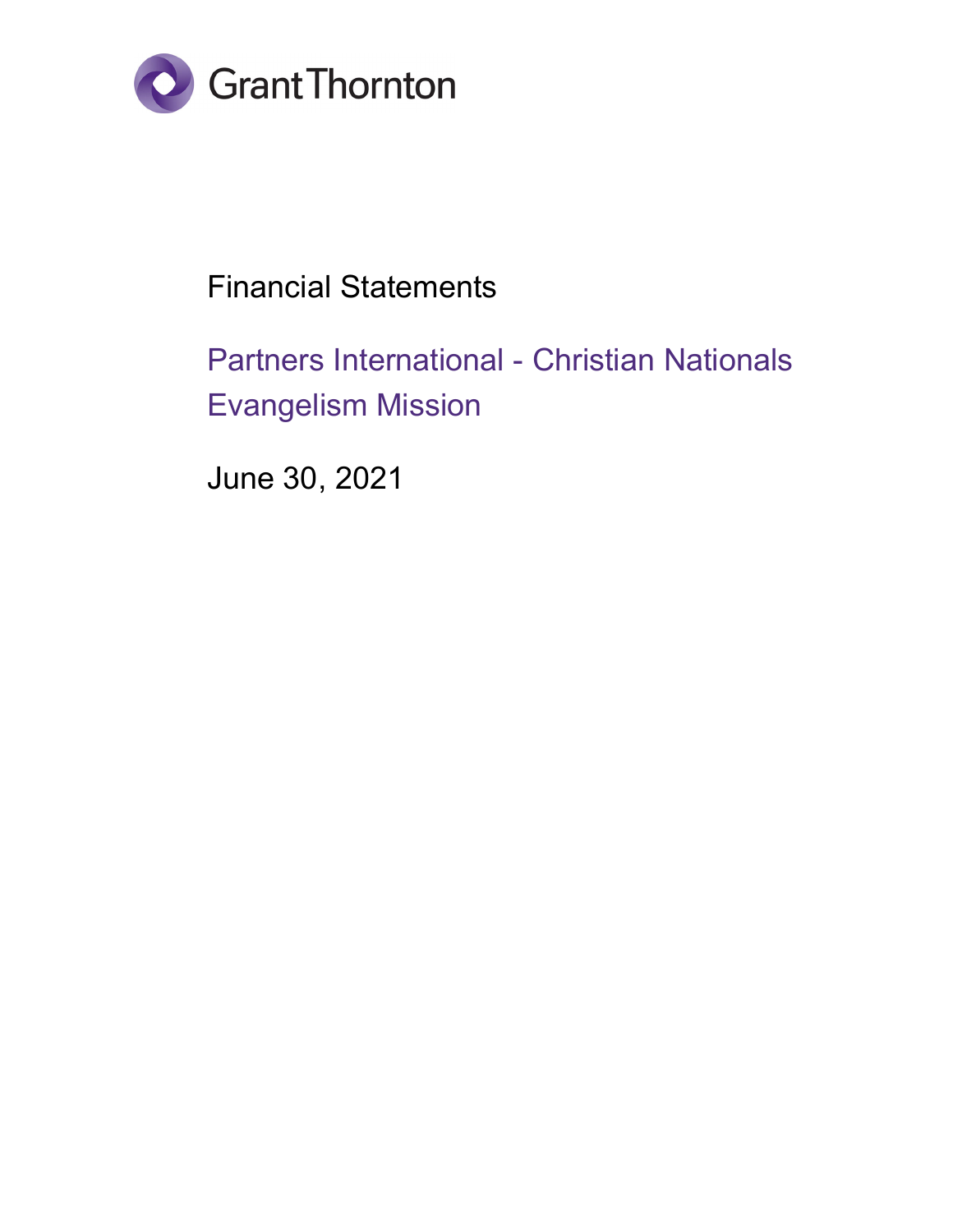# **Contents**

|                                                             | Page     |
|-------------------------------------------------------------|----------|
| Independent Auditor's Report                                | $1 - 2$  |
| Statement of Financial Position                             | 3        |
| Statement of Revenue, Expenses and Changes in Fund Balances | 4        |
| Statement of Cash Flows                                     | 5        |
| Notes to the Financial Statements                           | $6 - 10$ |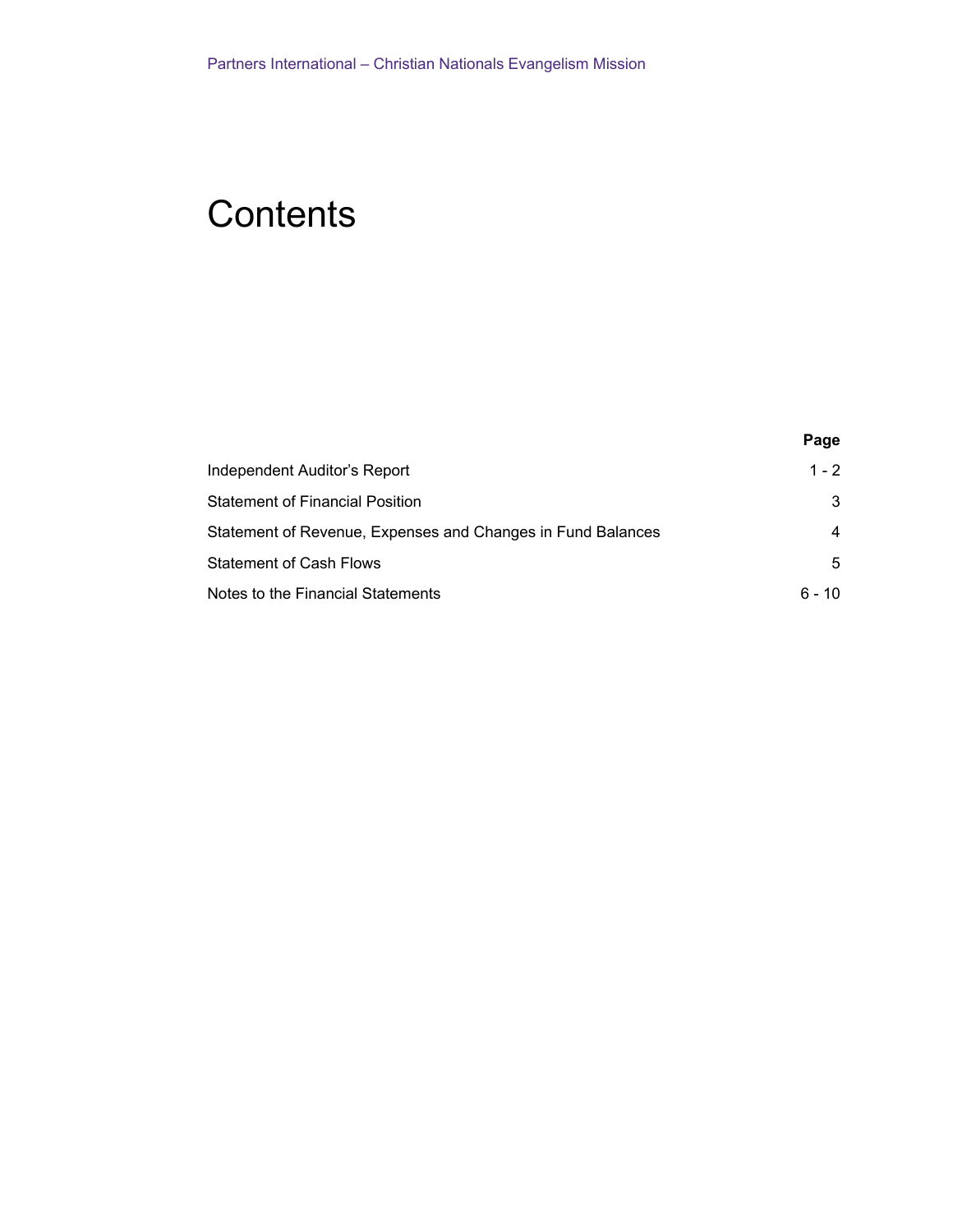

## Independent Auditor's Report

**Grant Thornton LLP**  Suite 501 201 City Centre Drive Mississauga, ON L5B 2T4

T +1 416 366 0100 F +1 905 804 0509

To the Members of Partners International – Christian Nationals Evangelism Mission

#### **Opinion**

We have audited the financial statements of Partners International – Christian Nationals Evangelism Mission ("Partners International Canada"), which comprise the statement of financial position as at June 30, 2021, and the statements of revenue, expenses and changes in fund balances and cash flows for the year then ended, and notes to the financial statements including a summary of significant accounting policies.

In our opinion, the financial statements present fairly, in all material respects, the financial position of Partners International Canada as at June 30, 2021, and the results of its operations and its cash flows for the year then ended in accordance with Canadian accounting standards for not-for-profit organizations ("ASNPO").

#### **Basis for Opinion**

We conducted our audit in accordance with Canadian generally accepted auditing standards. Our responsibilities under those standards are further described in the *Auditor's Responsibilities for the Audit of the Financial Statements* section of our report. We are independent of Partners International Canada in accordance with the ethical requirements that are relevant to our audit of the financial statements in Canada, and we have fulfilled our other ethical responsibilities in accordance with these requirements. We believe that the audit evidence we have obtained is sufficient and appropriate to provide a basis for our opinion.

#### **Responsibilities of Management and Those Charged with Governance for the Financial Statements**

Management is responsible for the preparation and fair presentation of these financial statements in accordance with ASNPO, and for such internal control as management determines is necessary to enable the preparation of financial statements that are free from material misstatement, whether due to fraud or error.

In preparing the financial statements, management is responsible for assessing Partners International Canada's ability to continue as a going concern, disclosing, as applicable, matters related to a going concern and using the going concern basis of accounting unless management either intends to liquidate Partners International Canada or to cease operations, or has no realistic alternative but to do so.

Those charged with governance are responsible for overseeing Partners International Canada's financial reporting process.

> **Audit | Tax | Advisory © Grant Thornton LLP. A Canadian Member of Grant Thornton International Ltd 1**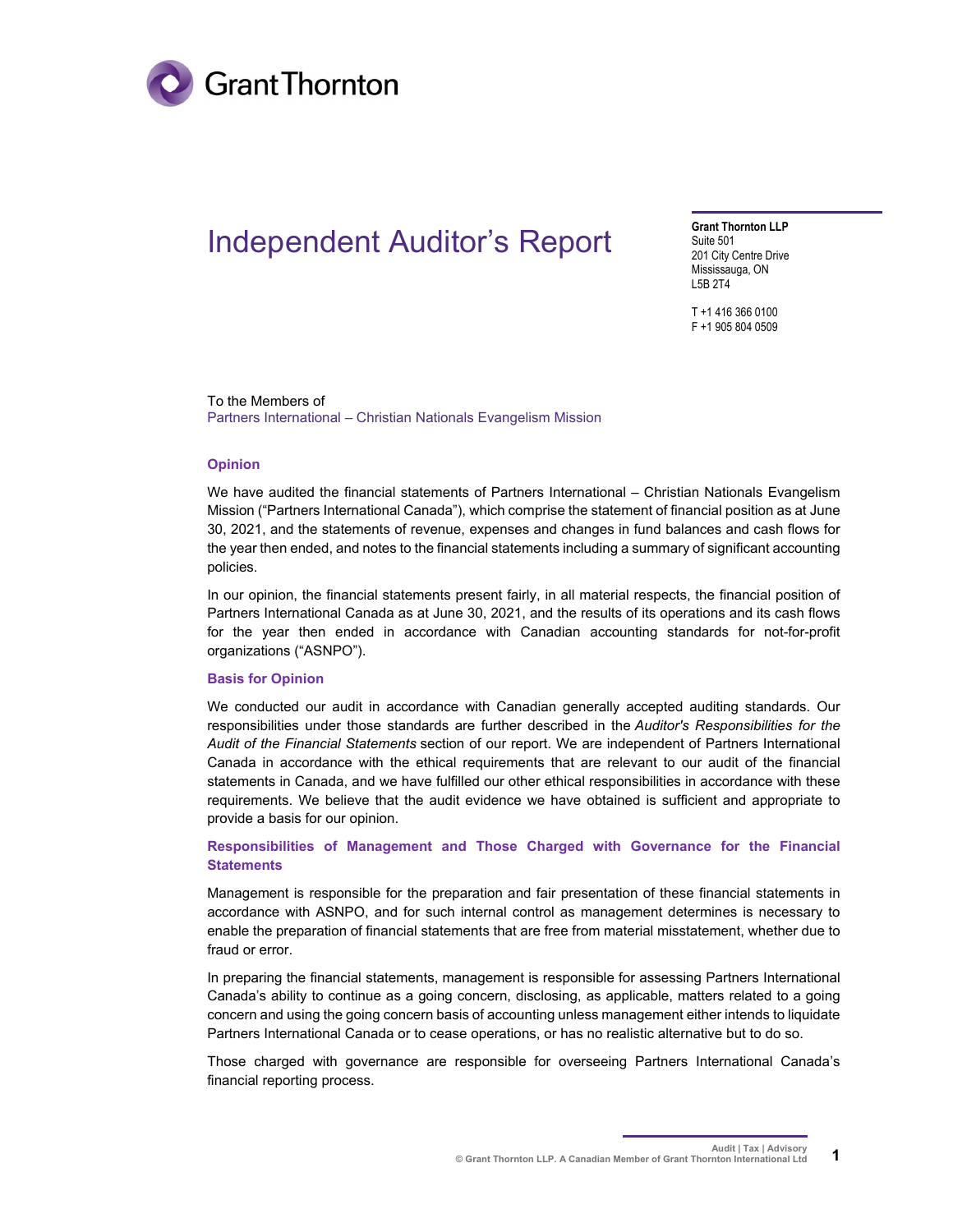#### **Auditor's Responsibilities for the Audit of the Financial Statements**

Our objectives are to obtain reasonable assurance about whether the financial statements as a whole are free from material misstatement, whether due to fraud or error, and to issue an auditor's report that includes our opinion. Reasonable assurance is a high level of assurance, but is not a guarantee that an audit conducted in accordance with Canadian generally accepted auditing standards will always detect a material misstatement when it exists. Misstatements can arise from fraud or error and are considered material if, individually or in the aggregate, they could reasonably be expected to influence the economic decisions of users taken on the basis of these financial statements.

As part of an audit in accordance with Canadian generally accepted auditing standards, we exercise professional judgment and maintain professional skepticism throughout the audit.

We also:

- Identify and assess the risks of material misstatement of the financial statements, whether due to fraud or error, design and perform audit procedures responsive to those risks, and obtain audit evidence that is sufficient and appropriate to provide a basis for our opinion. The risk of not detecting a material misstatement resulting from fraud is higher than for one resulting from error, as fraud may involve collusion, forgery, intentional omissions, misrepresentations, or the override of internal control.
- Obtain an understanding of internal control relevant to the audit in order to design audit procedures that are appropriate in the circumstances, but not for the purpose of expressing an opinion on the effectiveness of Partners International Canada's internal control.
- Evaluate the appropriateness of accounting policies used and the reasonableness of accounting estimates and related disclosures made by management.
- Conclude on the appropriateness of management's use of the going concern basis of accounting and, based on the audit evidence obtained, whether a material uncertainty exists related to events or conditions that may cast significant doubt on Partners International Canada's ability to continue as a going concern. If we conclude that a material uncertainty exists, we are required to draw attention in our auditor's report to the related disclosures in the financial statements or, if such disclosures are inadequate, to modify our opinion. Our conclusions are based on the audit evidence obtained up to the date of our auditor's report. However, future events or conditions may cause Partners International Canada to cease to continue as a going concern.
- Evaluate the overall presentation, structure and content of the financial statements, including the disclosures, and whether the financial statements represent the underlying transactions and events in a manner that achieves fair presentation.

We communicate with those charged with governance regarding, among other matters, the planned scope and timing of the audit and significant audit findings, including any significant deficiencies in internal control that we identify during our audit.

Grant Thouton LLP

Mississauga, Canada Chartered Professional Accountants November 6, 2021 Licensed Public Accountants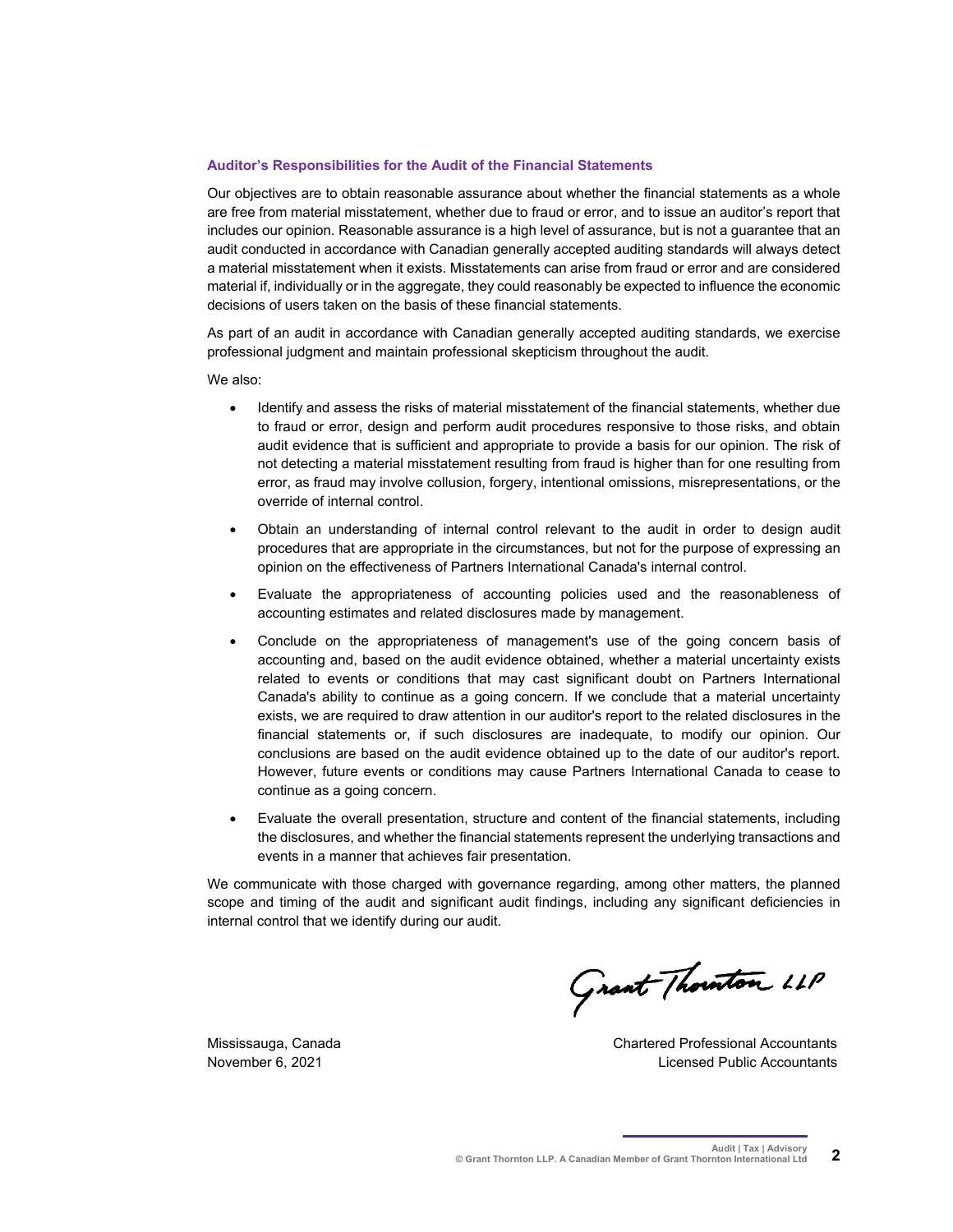## **Partners International – Christian Nationals Evangelism Mission Statement of Financial Position**

| As at June 30                                                                                                             | 2021                                           | 2020                                              |
|---------------------------------------------------------------------------------------------------------------------------|------------------------------------------------|---------------------------------------------------|
| <b>Assets</b><br>Current<br>Cash<br>Sundry receivables<br>Sales taxes recoverable<br>Prepaid expenses                     | \$1,351,216<br>3,727<br>22,016<br>17,967       | 1,118,344<br>\$<br>1,025<br>51,854<br>19,278      |
| Property and equipment (Note 3)<br>Intangible assets (Note 3)                                                             | 1,394,926<br>57,366<br>503,199<br>\$1,955,491  | 1,190,501<br>69,016<br>538,157<br>1,797,674<br>\$ |
| <b>Liabilities</b><br>Current<br>Accounts payable and accrued liabilities<br>Deferred contributions (Note 4)              | 120,336<br>\$                                  | \$<br>99,123<br>13,750                            |
| Deferred contributions - intangible assets (Note 4)<br>CEBA loan payable (Note 5)                                         | 120,336<br>264,000<br>40,000<br>424,336        | 112,873<br>330,000<br>40,000<br>482,873           |
| <b>Fund balances</b><br><b>Operating Fund</b><br>Invested in property and equipment and intangible assets<br>Unrestricted | 296,565<br>472,169<br>768,734                  | 277,173<br>303,378<br>580,551                     |
| Designated Funds - Externally restricted                                                                                  | 762,421<br>1,531,155<br><u>1,955,491</u><br>S. | 734,250<br>1,314,801<br>1,797,674<br>\$           |

On behalf of the Board of Directors

Director **CONSIDERENT DIRECTOR** Director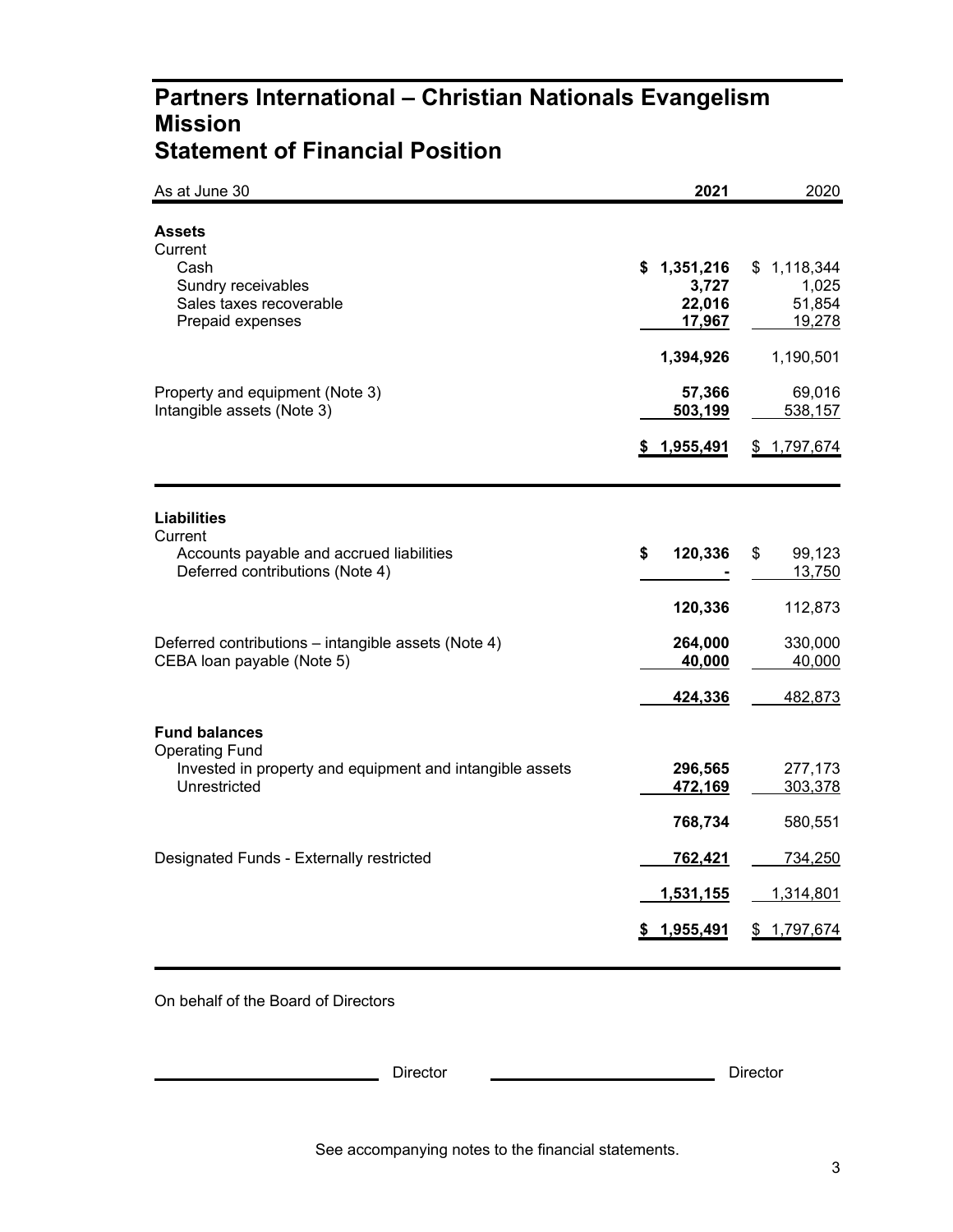## **Partners International – Christian Nationals Evangelism Mission Statement of Revenue, Expenses and Changes in Fund Balances**

| Year ended June 30                                    |    | Operating<br>Fund | Designated<br>Funds | <b>Total</b><br>2021 | Total<br>2020      |
|-------------------------------------------------------|----|-------------------|---------------------|----------------------|--------------------|
| Revenue<br>Contributions                              |    |                   |                     |                      |                    |
| Field projects                                        | \$ |                   | 2,379,684<br>\$     | \$<br>2,379,684      | \$<br>2,208,754    |
| General and administrative                            |    | 1,134,225         |                     | 1,134,225            | 943,725            |
| International operations<br>Canadian based affiliates |    |                   | 403,127<br>33,944   | 403,127<br>33,944    | 444,028<br>153,825 |
| Public engagement and                                 |    |                   |                     |                      |                    |
| education                                             |    |                   |                     |                      | 92,866             |
| Canada Emergency Wage                                 |    |                   |                     |                      |                    |
| Subsidy ("CEWS")                                      |    | 33,733            |                     | 33,733               | 3,900              |
| Rental and sundry                                     |    | 25,238            |                     | 25,238               | 26,443             |
| Government assistance (Note 5)                        |    | 20,000            |                     | 20,000               |                    |
| Investment income                                     |    | 885               |                     | 885                  | 5,764              |
|                                                       |    | 1,214,081         | 2,816,755           | 4,030,836            | 3,879,305          |
|                                                       |    |                   |                     |                      |                    |
| <b>Expenses</b><br>Program services                   |    |                   |                     |                      |                    |
| Field projects                                        |    |                   | 2,236,980           | 2,236,980            | 2,313,983          |
| International operations                              |    |                   | 498,624             | 498,624              | 490,425            |
| Canadian based affiliates                             |    |                   | 52,980              | 52,980               | 168,916            |
| Public engagement and                                 |    |                   |                     |                      |                    |
| education<br>Support services                         |    |                   |                     |                      | 85,659             |
| Development and marketing                             |    | 480,517           |                     | 480,517              | 460,053            |
| General and administrative                            |    | 342,499           |                     | 342,499              | 392,820            |
| Facilities and equipment                              |    | 57,543            |                     | 57,543               | 54,944             |
|                                                       |    |                   |                     |                      |                    |
|                                                       |    | 880,559           | 2,788,584           | 3,669,143            | 3,966,800          |
| Excess (deficiency) of revenue over                   |    |                   |                     |                      |                    |
| expenses before amortization                          |    | 333,522           | 28,171              | 361,693              | (87, 495)          |
|                                                       |    |                   |                     |                      |                    |
| Amortization                                          |    | (145, 339)        |                     | (145, 339)           | (29, 723)          |
| Excess (deficiency) of revenue over<br>expenses       |    | 188,183           | 28,171              | 216,354              | (117, 218)         |
| Fund balances, beginning of year                      |    | 580,551           | 734,250             | 1,314,801            | 1,432,019          |
| Fund balances, end of year                            | S  | 768,734           | 762,421             | \$<br>1,531,155      | 1,314,801<br>S.    |
|                                                       |    |                   |                     |                      |                    |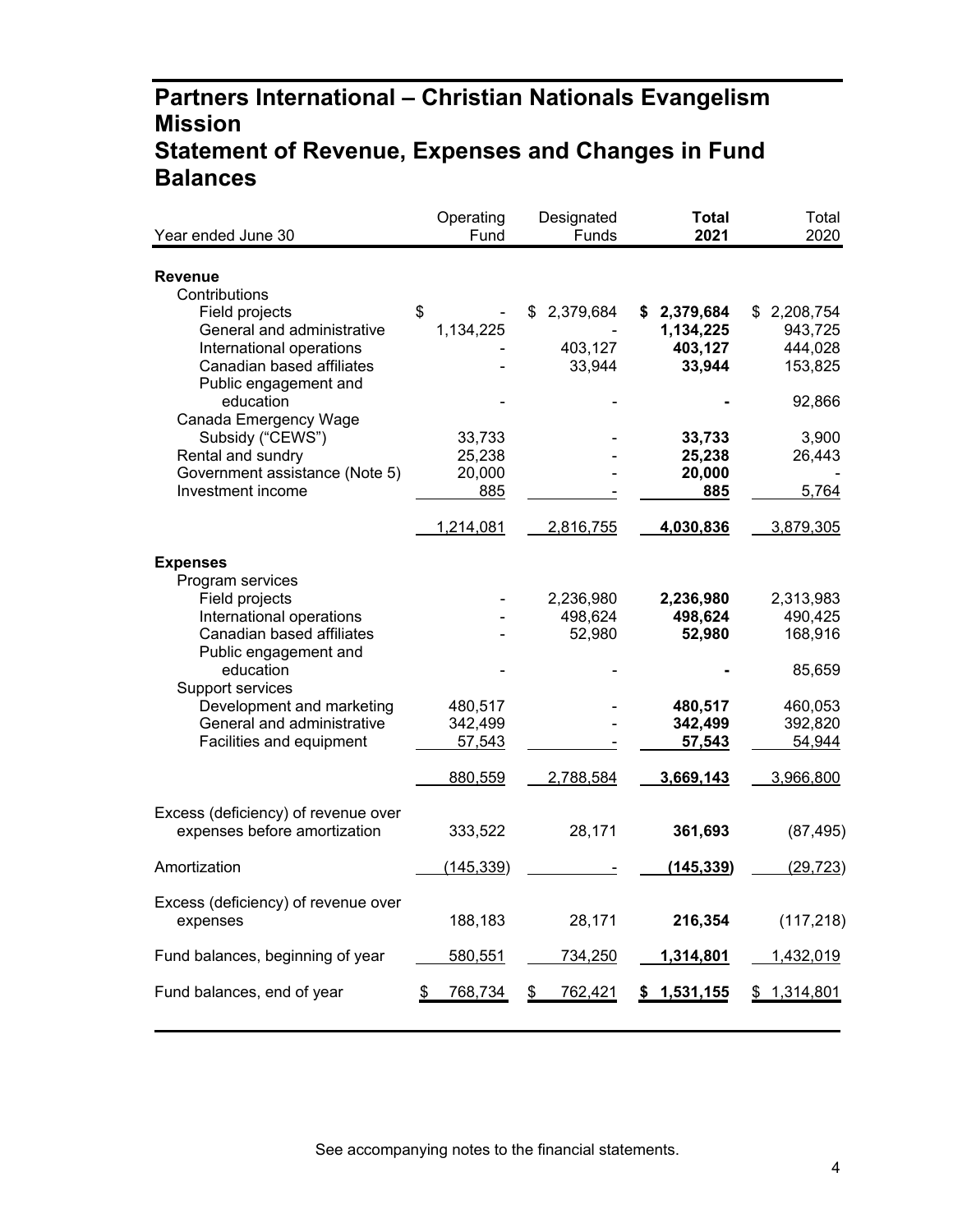## **Partners International – Christian Nationals Evangelism Mission Statement of Cash Flows**

| Year ended June 30                                                                                                                                                                               | 2021                                        |    | 2020                                              |
|--------------------------------------------------------------------------------------------------------------------------------------------------------------------------------------------------|---------------------------------------------|----|---------------------------------------------------|
| Increase (decrease) in cash                                                                                                                                                                      |                                             |    |                                                   |
| <b>Operating</b><br>Excess (deficiency) of revenue over expenses<br>Items not involving cash                                                                                                     | \$<br>216,354                               | \$ | (117, 218)                                        |
| Amortization<br>Deferred contributions recognized<br>Deferred contributions - intangible assets recognized<br>Loan forgiveness relating to CEBA loan payable (Note 5)                            | 145,339<br>(13,750)<br>(66,000)<br>(20,000) |    | 29,723<br>(27, 986)                               |
|                                                                                                                                                                                                  | 261,943                                     |    | (115, 481)                                        |
| Net change in non-cash working capital items<br>Sundry receivables<br>Sales taxes recoverable<br>Prepaid expenses<br>Accounts payable and accrued liabilities<br>Deferred contributions received | (2,702)<br>29,838<br>1,311<br>21,213        |    | 15,770<br>(18, 443)<br>27,003<br>21,778<br>13,750 |
|                                                                                                                                                                                                  | 49,660                                      |    | 59,858                                            |
|                                                                                                                                                                                                  | 311,603                                     |    | (55, 623)                                         |
| <b>Investing and financing</b><br>Purchase of property and equipment<br>Purchase of intangible assets<br>Deferred contributions - intangible assets received<br>Proceeds from CEBA loan payable  | (11, 517)<br>(87, 214)<br>20,000            |    | (311, 879)<br>50,000<br>40,000                    |
|                                                                                                                                                                                                  | (78, 731)                                   |    | (221, 879)                                        |
| Net change in cash during the year                                                                                                                                                               | 232,872                                     |    | (277, 502)                                        |
| Cash<br>Beginning of year                                                                                                                                                                        | 1,118,344                                   |    | 1,395,846                                         |
| End of year                                                                                                                                                                                      | \$1,351,216                                 | S. | 1,118,344                                         |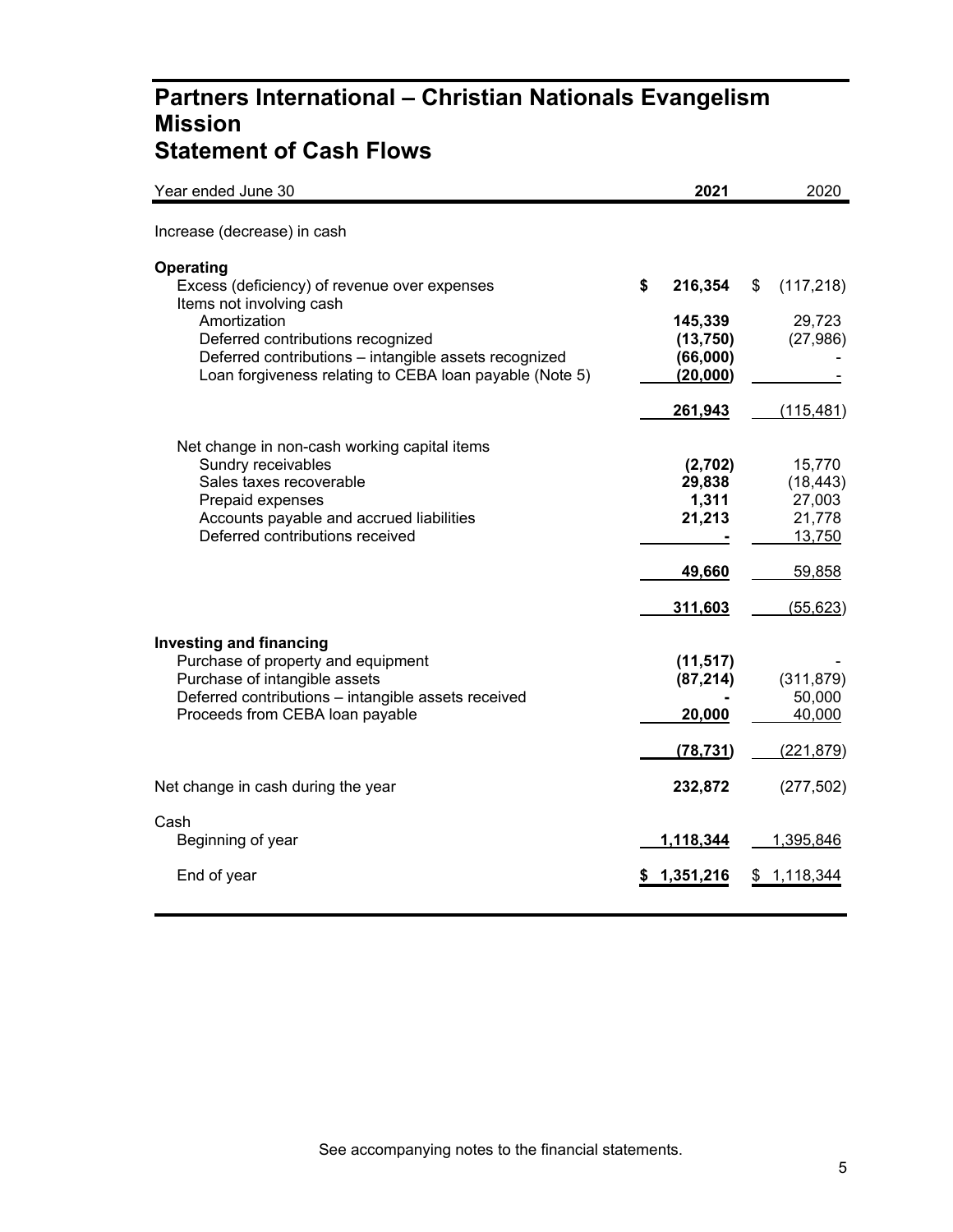June 30, 2021

#### **1. Purpose and incorporation**

Partners International Canada - Christian Nationals Evangelism Mission ("Partners International Canada") raises funds to support Christian ministries overseas through partnerships with indigenousled organizations. The partnerships are based on ministry agreements that have been accepted by the Canada Revenue Agency. The purpose of Partners International Canada is to provide mission services to underdeveloped contexts where there are few Christians and few resources available. Partners International Canada is incorporated as a not-for-profit organization in the province of Ontario and is a Canadian registered charity under the Income Tax Act and, as such, is exempt from income tax.

#### **2. Summary of significant accounting policies**

The financial statements have been prepared by management in accordance with Canadian accounting standards for not-for-profit organizations ("ASNPO"), the more significant of which are outlined below.

#### **Use of estimates**

Management reviews the carrying amounts of items in the financial statements at each statement of financial position date to assess the need for revision or any possibility of impairment. Certain items in the preparation of these financial statements require management's best estimate. Management determines these estimates based on assumptions that reflect the most probable set of economic conditions and planned courses of action. These estimates are reviewed periodically and adjustments are made to excess (deficiency) of revenue over expenses as appropriate in the fiscal year they become known.

#### **Fund accounting**

Separate funds are maintained to account for and to report on the separate activities or objectives as determined by donors or by resolution of the Board of Directors.

#### *Operating Fund*

The Operating Fund reflects contributions and other revenue, and related expenses, pertaining to the general operations of Partners International Canada.

#### *Designated Funds*

The Designated Funds consist of amounts appropriated for use in program and missionary activities. It is a policy of the Board of Directors to fund deficiencies in any of the designated activities (field projects, international co-ordination, conferences or area representatives) with funds from the Operating Fund.

Partners International Canada receives designated gifts in support of a variety of program and missionary activities. These gifts are recorded as field projects revenue upon receipt. Partners International Canada has a policy of allocating 18% of these funds annually to support administrative and development activities.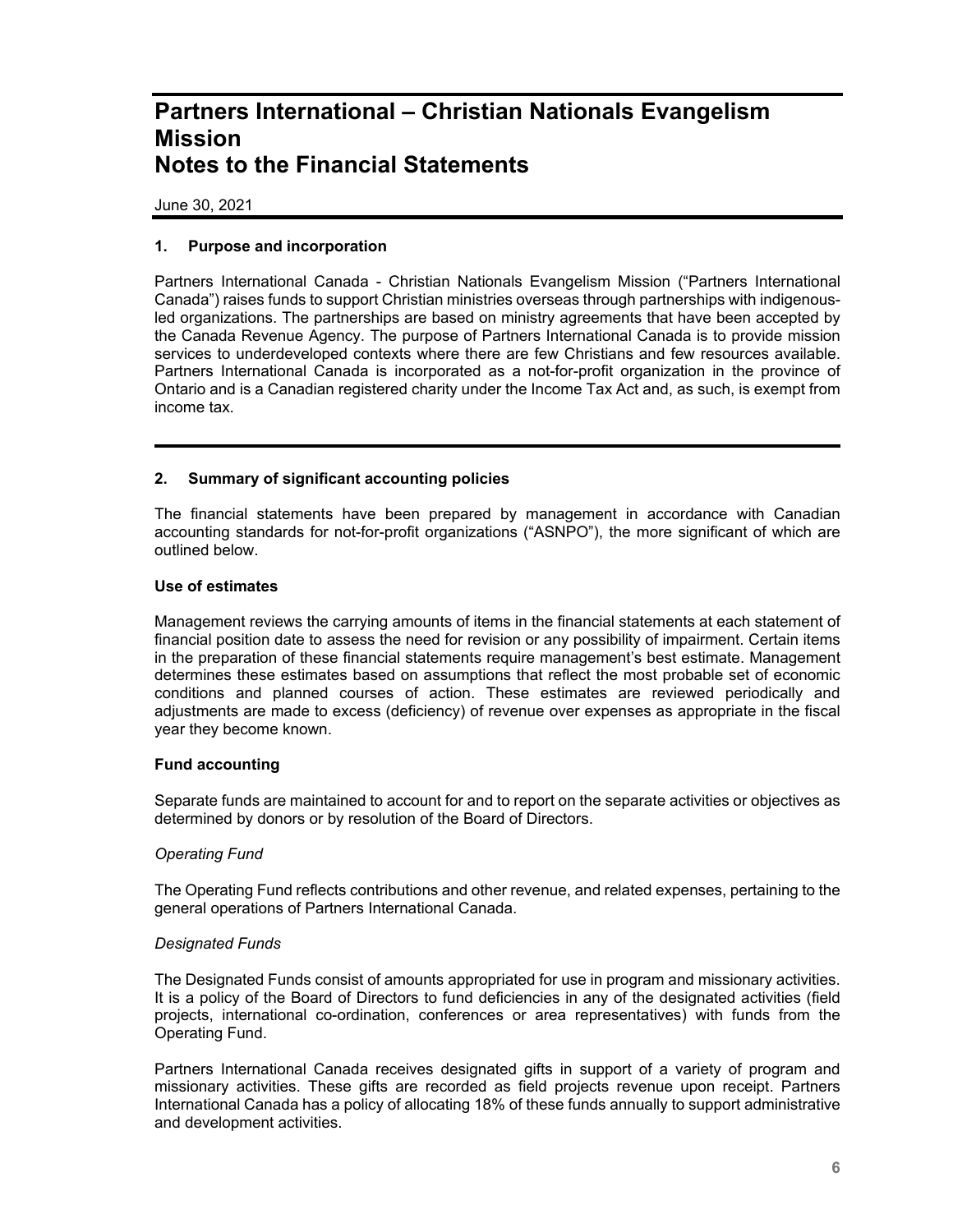#### June 30, 2021

#### **2. Summary of significant accounting policies (continued)**

#### **Revenue recognition**

Partners International Canada follows the restricted fund method of accounting for revenue. As such, unrestricted contributions are recognized as revenue of the Operating Fund and all contributions which are externally restricted by the donor are recorded in the Designated Funds in the year received or receivable if the amount to be received can be reasonably estimated and collection is reasonably assured. Externally restricted contributions for capital and intangible assets are deferred and amortized over the life of the asset.

Operating Fund contributions received for specific purposes differing from those of the Designated Funds which are not spent by year end are deferred until the year in which the expenses are incurred.

Canada Emergency Wage Subsidy ("CEWS") is a form of government assistance. Government assistance is recognized in the statement of revenue, expenses and changes in fund balances when received or receivable in the year to which it relates

Rental, sundry and investment revenue are recognized as earned.

#### **Donated materials and services**

The value of donated materials and services is not recorded in the financial statements because of the difficulty of determining their value.

#### **Foreign operations and assets**

All expenses and property and equipment acquisitions for operations in foreign countries are recorded as program expenses when remitted. This policy is based on the fact that such assets would only rarely return to Partners International Canada once they are sent overseas.

#### **Property and equipment and intangible assets**

Property and equipment and intangible assets are recorded at cost and are amortized over their estimated useful life on a straight-line basis as follows:

| National office building        | 20 years |
|---------------------------------|----------|
| Computer equipment and software | 3 years  |
| Furniture and equipment         | 5 years  |
| Network platforms               | 5 years  |

Long lived assets are tested for impairment when events or changes in circumstances indicate that an asset might be impaired. The assets are tested for impairment by comparing the net carrying value to their fair value or replacement cost. If the asset's fair value or replacement cost is determined to be less than its net carrying value, the resulting impairment is reported in the statement of activities. Any impairment recognized is not reversed.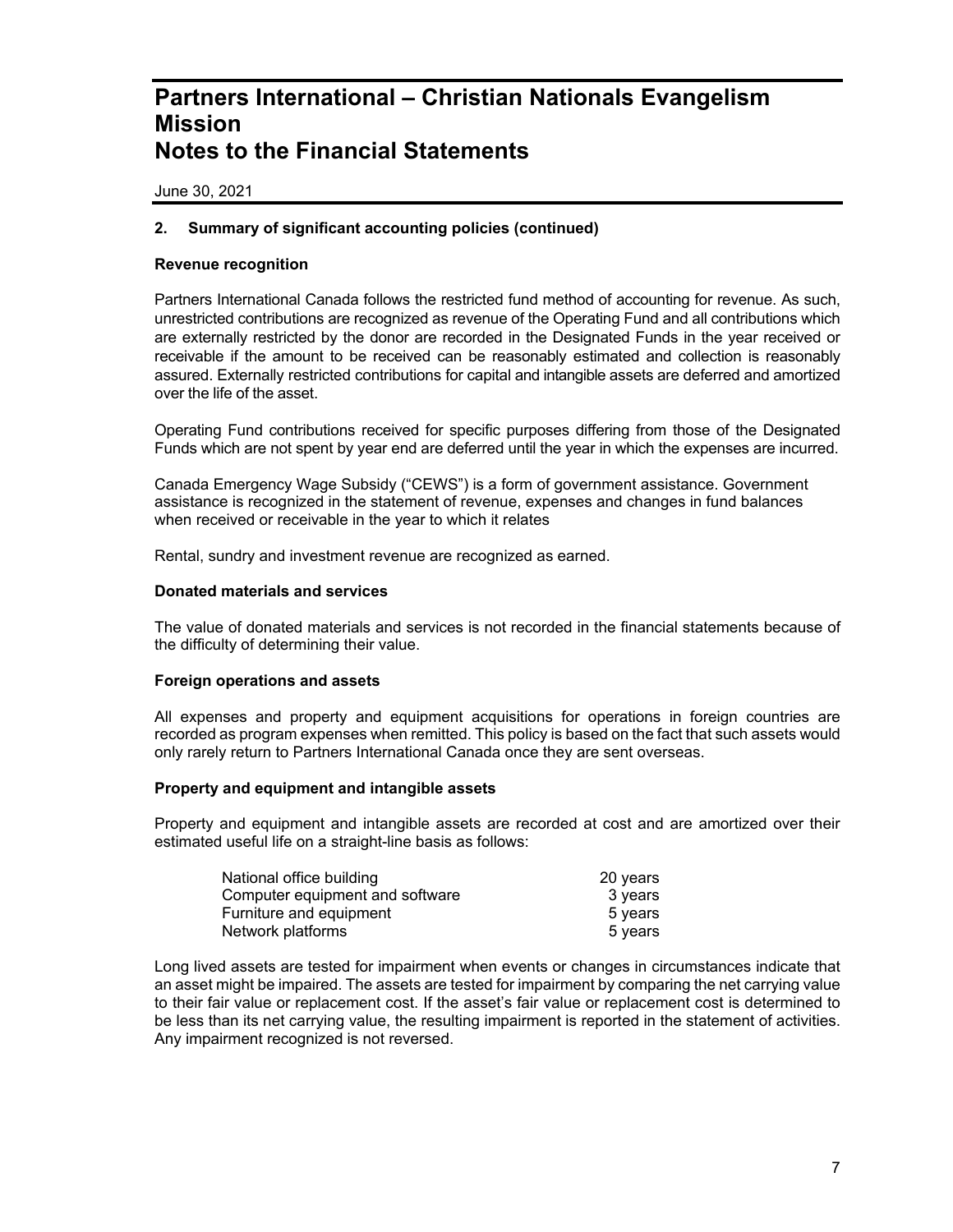#### June 30, 2021

#### **2. Summary of significant accounting policies (continued)**

#### **Financial instruments**

Partners International Canada considers any contract creating a financial asset, liability or equity instrument as a financial instrument. Partners International Canada's financial instruments are comprised of cash, sundry receivables, sales taxes recoverable, accounts payable, and CEBA loan payable. Partners International Canada initially measures its financial assets or liabilities at their fair value and then subsequently at amortized cost.

#### **3. Property and equipment and intangible assets**

|                                                                                                                  |                                    |                                    |   | 2021                            | 2020                         |
|------------------------------------------------------------------------------------------------------------------|------------------------------------|------------------------------------|---|---------------------------------|------------------------------|
|                                                                                                                  | Cost                               | Accumulated<br>Amortization        |   | <b>Net Book</b><br><b>Value</b> | Net Book<br>Value            |
| Property and equipment<br>National office building<br>Computer equipment and software<br>Furniture and equipment | \$<br>413,833<br>113.723<br>23,246 | \$<br>361.683<br>108.603<br>23,150 | S | 52.150<br>5.120<br>96           | \$<br>66,793<br>1,850<br>373 |
|                                                                                                                  | 550,802                            | 493,436                            |   | 57,366                          | 69,016                       |
| Intangible assets<br>Network platforms                                                                           | \$<br>625,371                      | 122.172                            |   | 503,199                         | 538,157                      |

#### **4. Deferred contributions**

*Deferred contributions* 

|                                            | Opening<br><b>Balance</b> | Received | Recognized<br>in revenue | Closing<br><b>Balance</b>        |
|--------------------------------------------|---------------------------|----------|--------------------------|----------------------------------|
| Contributions                              | 13,750                    |          | (13,750)                 |                                  |
| Deferred contributions - intangible assets |                           |          |                          |                                  |
|                                            | Opening<br><b>Balance</b> | Received | Recognized<br>in revenue | <b>Closing</b><br><b>Balance</b> |
| Network platforms                          | 330,000                   |          | (66,000)                 | 264,000                          |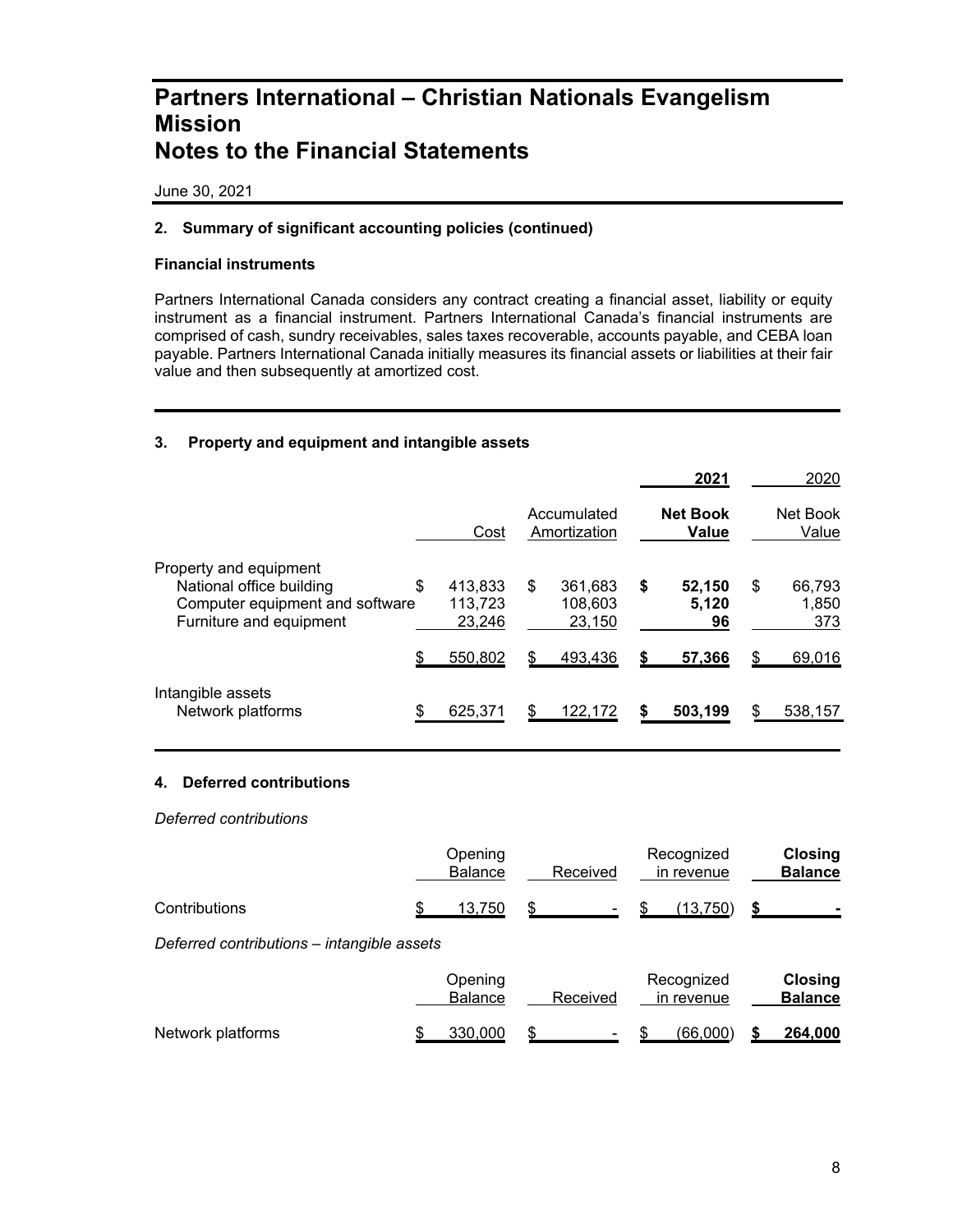June 30, 2021

#### **5. CEBA loan payable**

During prior year, Partners International Canada obtained the Canada Emergency Business Account ("CEBA") loan of \$40,000. In the current year, an additional \$20,000 was received. The loan is interest free and due no later than December 31, 2022. If Partners International Canada is able to pay \$40,000 on or before December 31, 2022, the remaining \$20,000 will be forgiven. If the loan cannot be repaid by December 31, 2022, the loan will be converted into a 3-year term loan, with an interest rate of 5% due no later than December 31, 2025. Partners International Canada expects to be able to repay the loan, therefore the \$20,000 was recognized as revenue.

#### **6. Financial instruments**

Transactions in financial instruments may result in an entity assuming or transferring to another party one or more of the financial risks described below. The required disclosures provide information that assists users of the financial statements in assessing the extent of risk related to financial instruments. Partners International Canada's main financial risk exposures are as follows:

#### **Credit risk**

Credit risk is the risk that one party to a financial instrument will cause a financial loss for the other party by failing to meet its obligation. Partners International Canada is exposed to credit risk with respect to its sundry receivables. This risk is mitigated through ensuring revenue is derived from qualified sources. The allowance for doubtful accounts in relation to sundry receivables is \$Nil (2020 - \$Nil).

In addition, Partners International Canada is exposed to concentration risk in that its cash balances held with financial institutions are in excess of Canadian Deposit Insurance Corporation limits. This risk is mitigated through analysis and investing of excess cash in short-term investments on a regular basis.

#### **Interest rate risk**

Interest rate risk is the risk that future cash flows of a financial instrument will fluctuate because of changes in market interest rates. Partners International Canada is exposed to interest rate risk with respect to investments with fixed interest rates.

#### **Currency risk**

Currency risk is the risk arising from the change in price of one currency against another. Partners International Canada is exposed to currency risk with respect to a portion of its cash held in US dollars. Cash held in US bank accounts at year-end is \$20,270 (2020 - \$1,498). The gain (loss) on foreign exchange is insignificant.